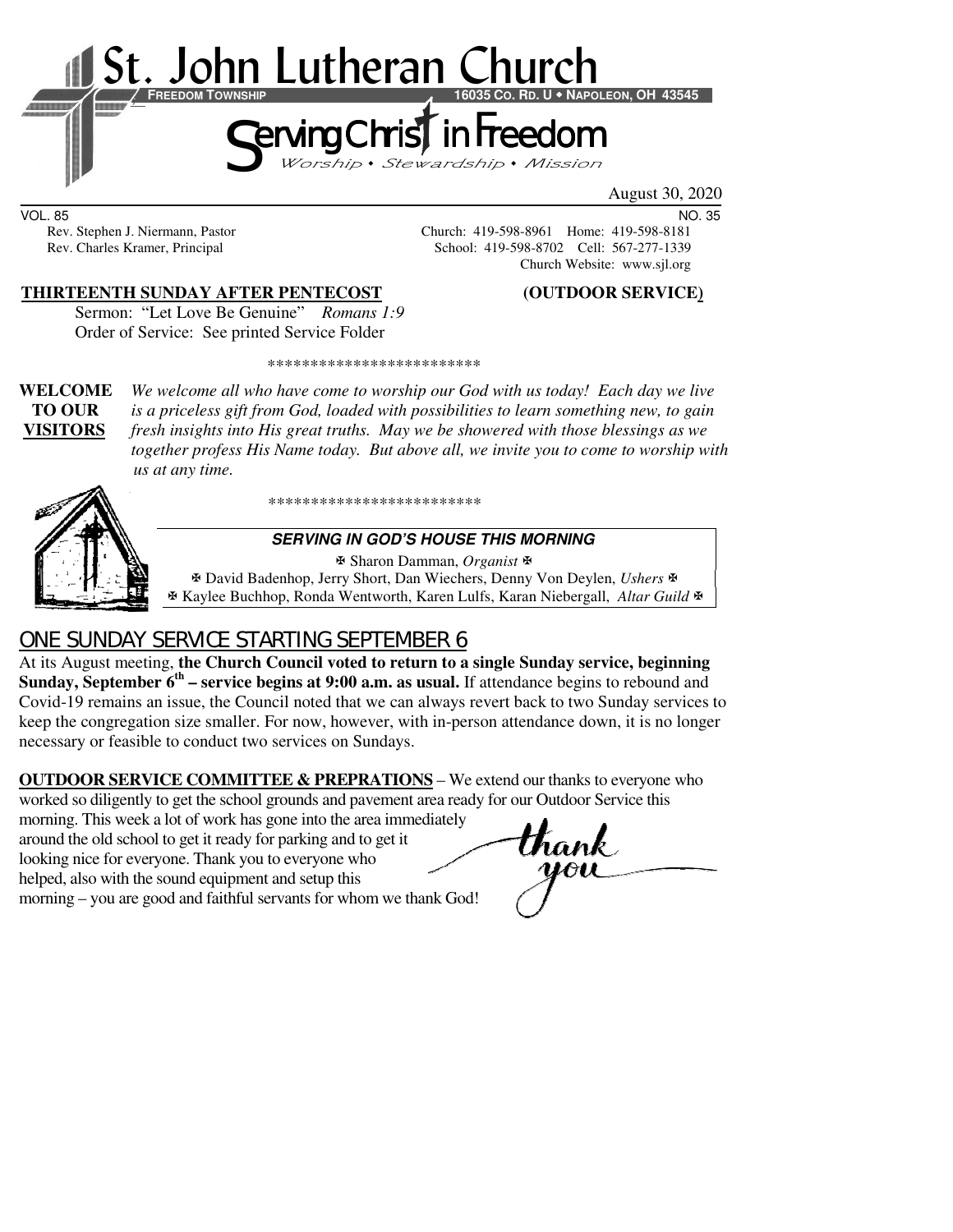| In God's House This Week |           | Online church calendar: www.DynaCal.com/sjl                   |  |  |
|--------------------------|-----------|---------------------------------------------------------------|--|--|
| Date                     | Time      | <b>Activities</b>                                             |  |  |
| Today                    | 10:00AM   | <b>Outdoor Worship Service at the Old School Property</b>     |  |  |
| Tues.                    | 8:35 AM   | <b>School Chapel</b>                                          |  |  |
|                          | 7:00 PM   | School Board & Stewardship Board Meetings                     |  |  |
| Wed.                     | $6:15$ PM | Jr. High Confirmation Class (until 7:30 PM)                   |  |  |
| Thurs.                   | 8:20 AM   | First student day for PS4/5                                   |  |  |
|                          | 8:35 AM   | Thursday Worship with special music by David Anderson         |  |  |
| Fri.                     | $8:20$ AM | First student day for PS3                                     |  |  |
| Sun.                     | 9:00AM    | <b>Communion Service</b> with special music by David Anderson |  |  |
| $Mon. -$                 | 7:30 AM   | Morning Meditations, WONW 1280 AM                             |  |  |
| Sat.                     |           | Speaker: Rev. Donald Luhring, St. John Lutheran - Defiance    |  |  |

### **FOR THOSE LISTENING FROM THE PARKING LOT**

**Pick up your bulletin and service by driving through the carport before worship** 

**You can give your offering to the deacon at the same time** 

**Tune your FM radio to 87.7** 

### **PEW COLOR DESIGNATIONS FOR SOCIAL DISTANCING**

- Thursday evenings **RED** pews • Sunday early service – **RED** pews
- 
- Sunday late service **BLUE** pews

#### **MATTERS FOR PRAYER** – Please keep these people in your prayers:

- Shut-Ins: *Norma Damman, Renetta Homan,* and *Lester Rabe*
- *Melba Elling,* and *Lorna Von Deylen*, at Genacross Lutheran Home
- *Evelyn Rohrs,* at Assisted Living Genacross Lutheran Home
- *Harold Behrmann,* at Fulton Manor, Wauseon
- *Donald Badenhop,* has returned to Vancrest Nursing Care Facility, Holgate
- *Donald Landry,* residing at the Ohio Veteran's Home, Sandusky
- Armed Services: *Justin Atkinson, Jason Rohrs*, *Emily Schroeder, Connor Gerken, Seth Handy, Nathan Nemoyer, Jared Dishop*
- *Sue Hurst,* who is experiencing health concerns with the return of her cancer
- *❖ Ruth Moll*, who is recovering from recent open heart surgery
- *Rev. Logan Scheiwe*, Assoc. Pastor at St. Paul, Napoleon, who is receiving immunotherapy treatment for stage four cancer.
- *Brenda Elling,* recuperating from recent outpatient surgery
- *Kay Heilman,* who is recovering from recent surgery
- *Pat Maassel,* who is having a scheduled surgery tomorrow at St. Luke's Maumee

**COVID-19 MEASURES –** The two most important things we can do to prevent the spread of viruses are: 1) social distancing, and 2) wearing a mask when entering and exiting the building, and when singing or speaking. Masks can be removed during longer periods of listening, such as Scripture readings, sermon, prayers, etc.

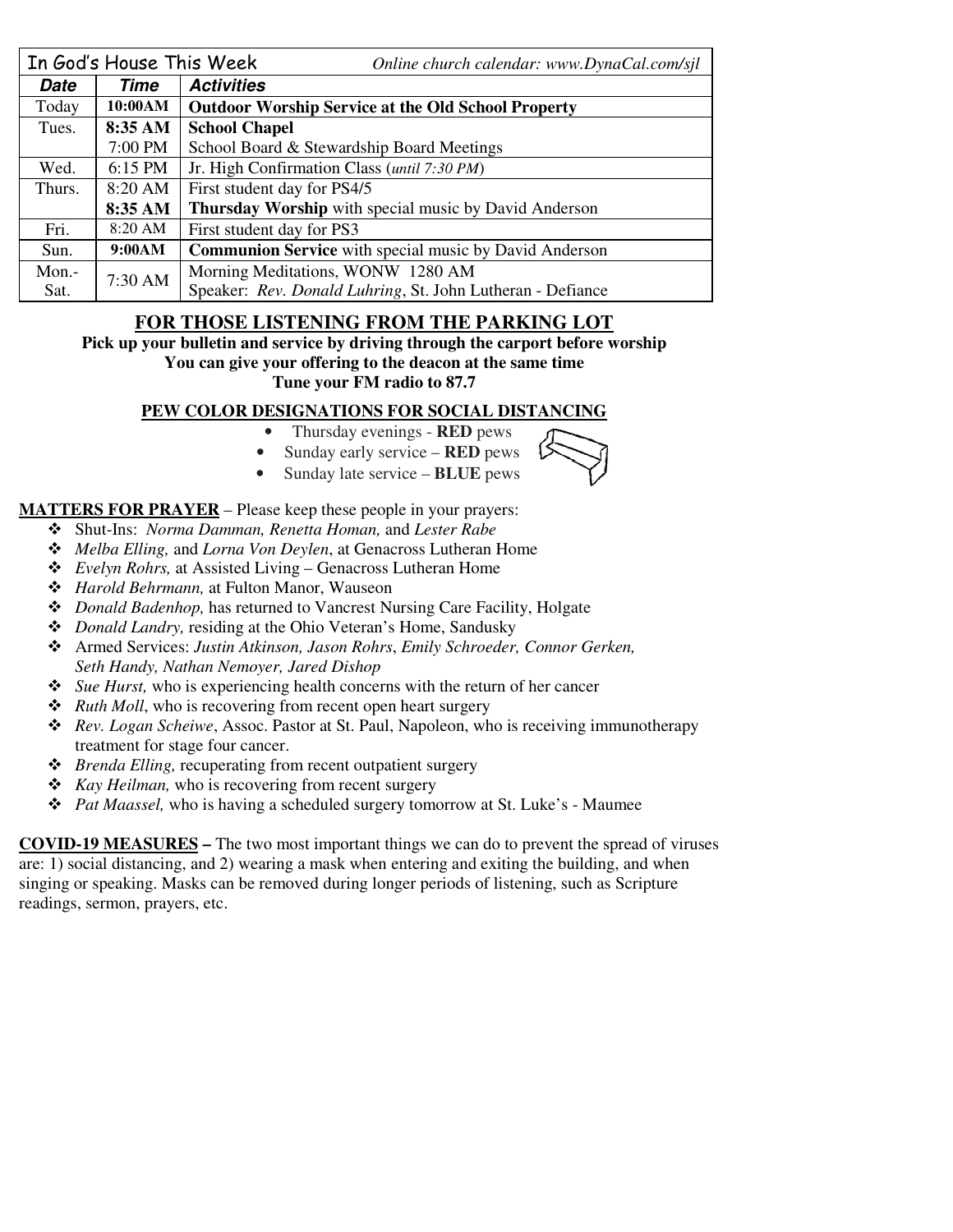#### **THE SCRIPTURES THIS DAY – Thirteenth Sunday after Pentecost**

The Scriptures today remind us how we respond as Christians to evil in this world, not by any particular activity necessarily, but by *inactivity*, that is, that we refrain from retaliation and instead trust God for His final judgment.

- In the *Old Testament* reading, Jeremiahs' cry to God to take vengeance upon his enemies is also an acknowledgment that vengeance is not Jeremiah's responsibility.
- This parallels the thought of Paul in the *Epistle*, "Beloved, never avenge yourselves, but leave it to the wrath of God, for it is written, 'Vengeance is mine, I will repay, says the Lord'" (Rom 12:19). Who can argue this point, as Jesus' means of accomplishing salvation takes this path when he leaves judgment to his Father and picks up his cross?
- In the *Gospel* reading Jesus declares and defines divine love by revealing that he, the very Son of God Incarnate, would be the one who does not retaliate but responds passively to the desires of sinful men, even permitting them to kill Him, that He might rise again on the third day. How fitting that the *Collect of the Day* is a request that our God would "grant us courage to take up our cross daily," following Jesus in humility, expecting to receive persecution of our own and relying only on his perfect obedience to this divine cause through his life, death, and resurrection.

**OLD SCHOOL WALK-THRU THIS MORNING** – Assuming there is not too much mud for us to track, the Old School building, nearing completion, will be open for you to walk through and appreciate. Please use the sidewalk to the front of the building and enter there, and exit by the east door by the east door to minimize close contact with one another. As you enter the front door and exit the east doors, notice the brick walls. These are the bricks where the brass donor plaques will be installed. The large west room will be our new youth center, and the east room will be a multipurpose room for meetings, classes, Bible studies, family events, etc.

# SPECIAL SERVICE THIS THURSDAY & SUNDAY

і<br>Г

**SEPTEMBER 3rd and 6th – MUSICAL SERVICE BY DAVE ANDERSON** – Some of you may remember when Dave Anderson was here at St. John a number of years back for an evening concert. He, and Roger Walck, will be back to lead worship on Thursday, Sept. 3<sup>rd</sup> and Sunday, Sept. 6 with a message of God's Word and of song.

• **A free-will offering will be received to support a ministry near to Dave's heart, the SHEPHERD CANYON RETREAT (SCR)** near Wickenburg, AZ. *SCR* is an officially recognized service organization of the LC-MS that provides counseling services for spiritual and emotionally hurting church workers. Did you know that 80% of pastors say that the ministry has negatively impacted their families, and that upwards of 70% of pastors fight depression? *SCR* provides 7-day retreats with counseling services to help restore church workers to health so they can flourish in ministry.

**RITE OF FELLOWSHIP CARDS**: Due to the decreased attendance from the pandemic, we are asking that, for the time being, members do not need to fill out the Rite of Fellowship cards. Attendance is not being tracked at this time. We will inform you when to resume filling out the attendance cards. This will also save the church on expenses. Thank you.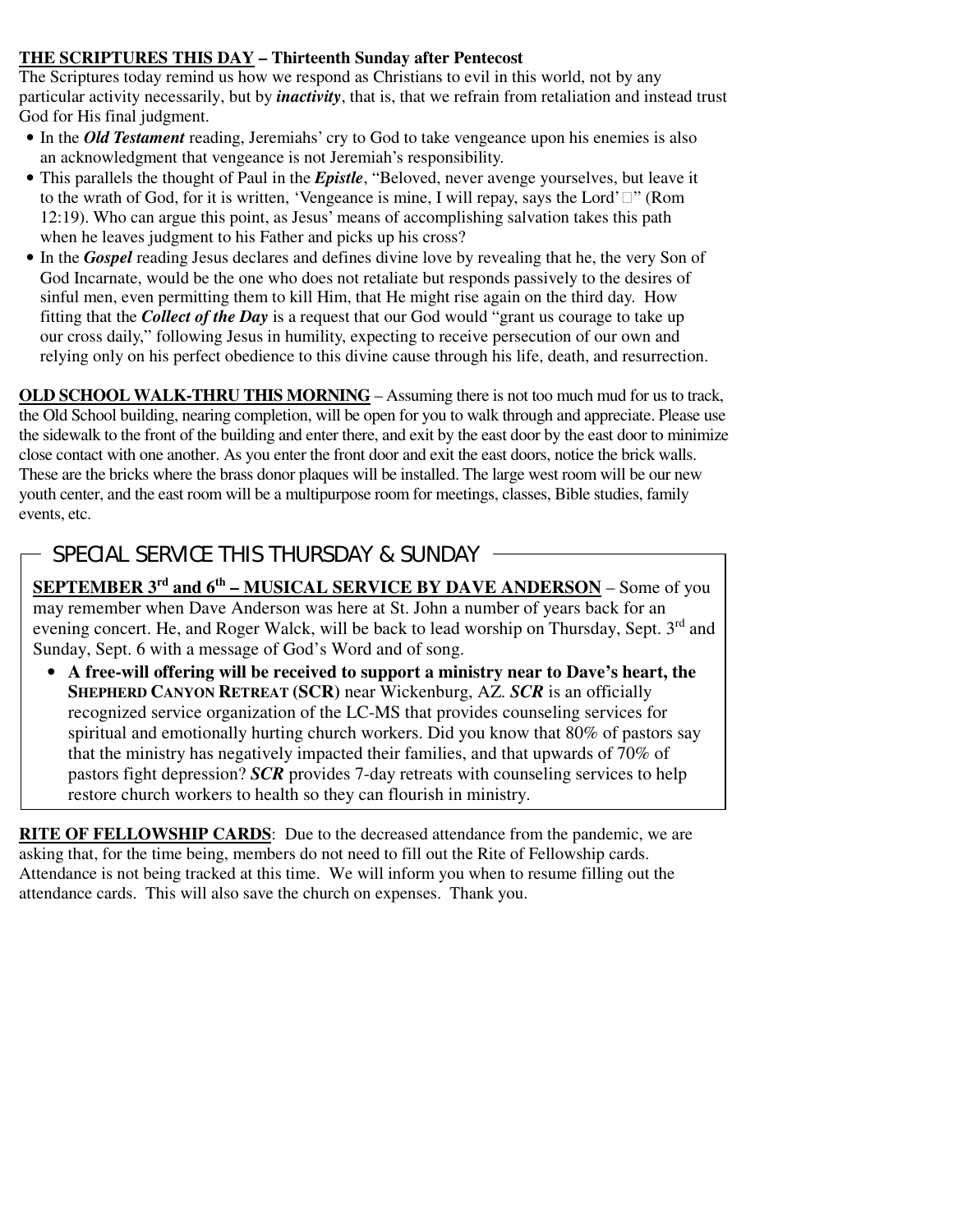| <b>FINANCIAL FACTS: Home Fund</b>                                          |            | Synod & Missions | <b>Building Fund</b> |  |  |
|----------------------------------------------------------------------------|------------|------------------|----------------------|--|--|
| Weekly Need                                                                | \$9,792.78 | \$500.00         | \$961.54             |  |  |
| Rec'd 08/23/20                                                             | \$6,769.00 | \$280.00         | \$825.00             |  |  |
| <b>ATTENDANCE:</b> Thursday $-40$ ; Sunday Early $-42$ ; Sunday Late $-30$ |            |                  |                      |  |  |

**MIDWEEK CONFIRMATION CLASS** will begin this **Wednesday evening, Sept. 2nd at 6:15 p.m.** We will gather in the north end of the fellowship hall to allow for better social distancing; please wear masks as well, per state requirements. We would like to have parents attend that evening for the first 15 or 20 minutes so that we can discuss the educational plan for the year, as well as any contingencies should distance learning become necessary.

**WOMEN OF FREEDOM MEETING & LWML QUARTERLIES**: The next Women of Freedom meeting will be held on Tues., Sept.  $15<sup>th</sup>$  at 7:00 PM. As we have not been able to meet for quite some time, please plan to bring your Mite boxes to the September meeting. The LWML Quarterlies are available on the narthex table. Be sure to pick up your copy today! All ladies of St. John are invited to come to our meetings. Hope to see you there!

**HOLY COMMUNION OPTIONS DURING COVID -** During this time of pandemic, we are making Holy Communion available in the following ways:

- **Thursday evening Communion services** prior to first and third Sundays
- **First and Third Sundays each month** in the Sanctuary, and drive-thru after each service
- **Second Sundays** after both services in the sanctuary

**Please note – Drive-thru Communion is on the first and third Sundays only for those who have participated in the Divine Service from the parking lot.** 

**FURNISHINGS FOR OLD SCHOOL RENOVATION EAST ROOM** - The church council discussed furnishings for the east room of the old school renovation project which is envisioned to be a versatile room available for meetings, conferences, classes, family events, etc. of up to approximately 50 people. To furnish the room, the council settled on purchasing *Lifetime™* brand tables and chairs because of their high quality and durability. We are planning to purchase the following:

- 8 six-foot banquet tables \$85 each
- 50 chairs \$25 each
- 2 60-inch TVs and wall mounts (for both rooms) \$500 each

If you would like to give a gift toward these purchases, we are prepared to begin receiving them. Gifts may be included with your regular offering (make a notation on your envelope), or deposited into the clear box marked "Old School Furnishings" located on the narthex table (special envelopes for your gift are available). Thank you for your gifts as we come down the homestretch on this project!





**SHARE THE BOUNTY OF SUMMER** – This morning a table has been set up under the carport where you can bring any spare produce from your garden and share it with others in the congregation. Bring whatever you can and take whatever you can use, and share the bounty of summer! The table will be set up each Sunday through mid-September or so.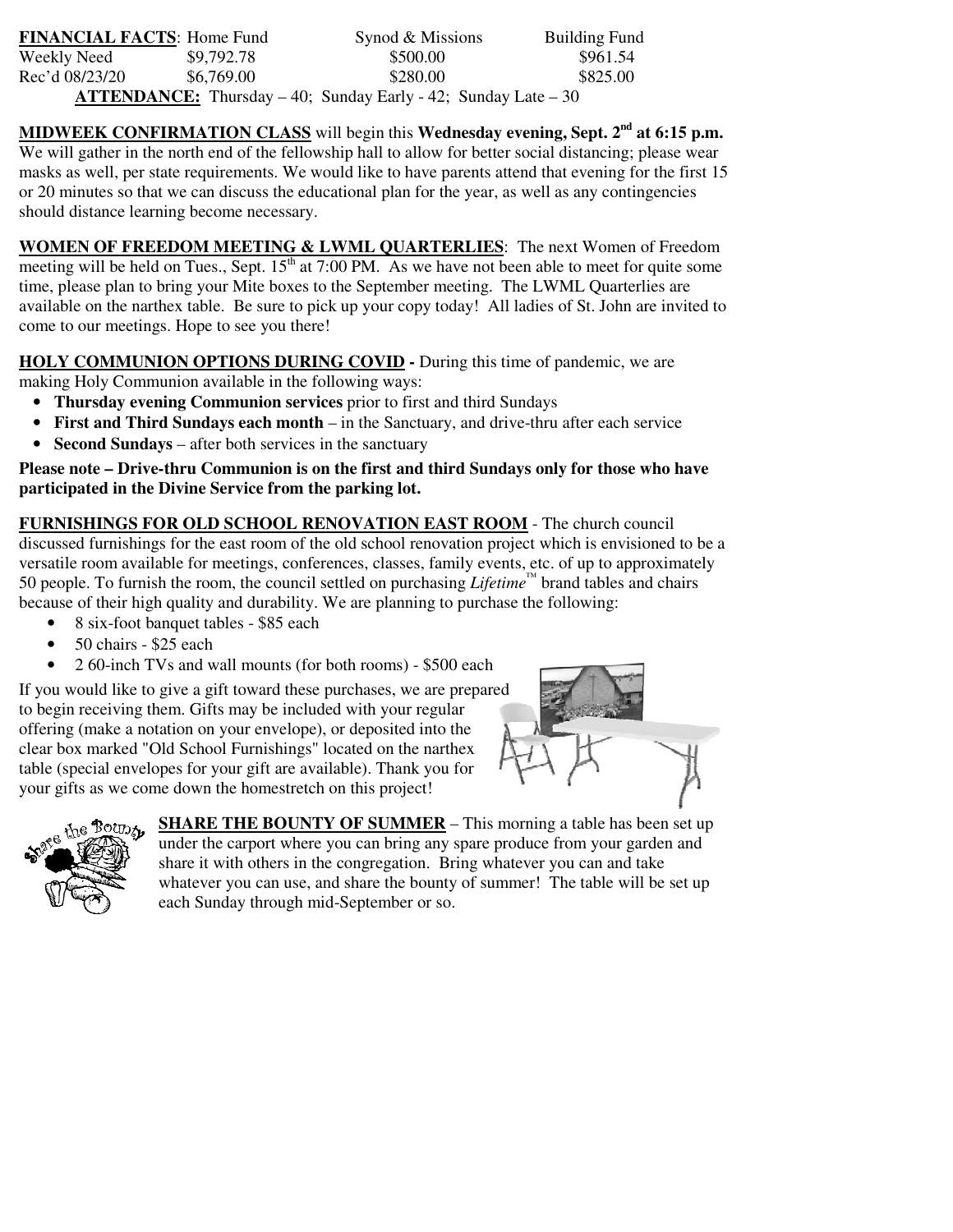**OFFERINGS ON TUESDAYS**: The offering option on Tuesdays from 9-noon has been eliminated, due to the startup of the new school year. Visitors will only be allowed into the building by appointment. Masks required, temperature taken, per recommendation of the local health department. See below for the remaining options for offerings.

**A NOTE ABOUT OFFERINGS** – There is much for which to be thankful, even during this pandemic. In particular, we give thanks to God for everyone who has faithfully supported the ministry through this time with their continuing offerings. We are truly blessed! If you will not be returning to public services for a while yet, you can give your offering in one of these ways:

- For those listening to the FM parking lot broadcast, you may give your offering to the usher or deacon when they hand you your bulletin.
- Use the '**Give Now'** online giving page a link (the blue button) is on our website.
- Mail your offerings to the church.

FOLLOW OUR CHURCH ON FACEBOOK - our new Facebook page will become a source of information about our  $150<sup>th</sup>$  Anniversary year, as well as a place where members and school alumni will be encouraged to share memories of the past. Be sure to head there soon and check out the anniversary theme and logo on the page banner.



 If you aren't following our church yet on Facebook, just search for "St. John Lutheran, Napoleon" and you'll see us in this list with a profile picture of the outside front of the sanctuary. Be sure to share the page with your friends, and let's build a good following, especially as we approach the  $150<sup>th</sup>$ Anniversary celebration. (Our school also has a Facebook page; find and follow it!)

**NEW FACES AT ST. JOHN:** We warmly welcome the following new staff members this school year: *Mrs. Pamala Reeves,* who is joining us as the Preschool Teacher; *Mrs. Haley O'Neil*, who will be the 3<sup>rd</sup> & 4<sup>th</sup> Grade Teacher; *Mrs. Donna Matson*, who is on board as the 7<sup>th</sup> & 8<sup>th</sup> Grade Teacher; *Mrs. Pat Kramer,* will be the Title I Reading Instructor; *Mrs. Andi Kolbe*, is our new school janitor; and we are still searching for a Freedom Flock Aide. Please, please contact the school if you know of anyone interested in this paid position.Welcome aboard *Mrs. Reeves, Mrs. O'Neil, Mrs. Matson, Mrs. Kramer,* and *Mrs. Kolbe!*

**3-YR PRESCHOOL OPENINGS**: The State of Ohio lifted the preschool limitation of 9 students per class. **As a result of that, St. John can now add a few more students to the 3-yr old class.** If interested, please contact the school office to register your child. Registration for Kindergarten to eighth grade is still available for this fall. If you know of someone interested in enrolling their child please call the school office at 419-598-8702.

**STAFF POSITION OPENING**: St. John Lutheran School is looking for an aide for the Freedom Flock After School Care Program. This individual must be 18 years old, have a high school diploma, be willing to have a background check, and supply several references. If interested, please email Pastor Kramer at ckramer@sjl.org. Thank you!